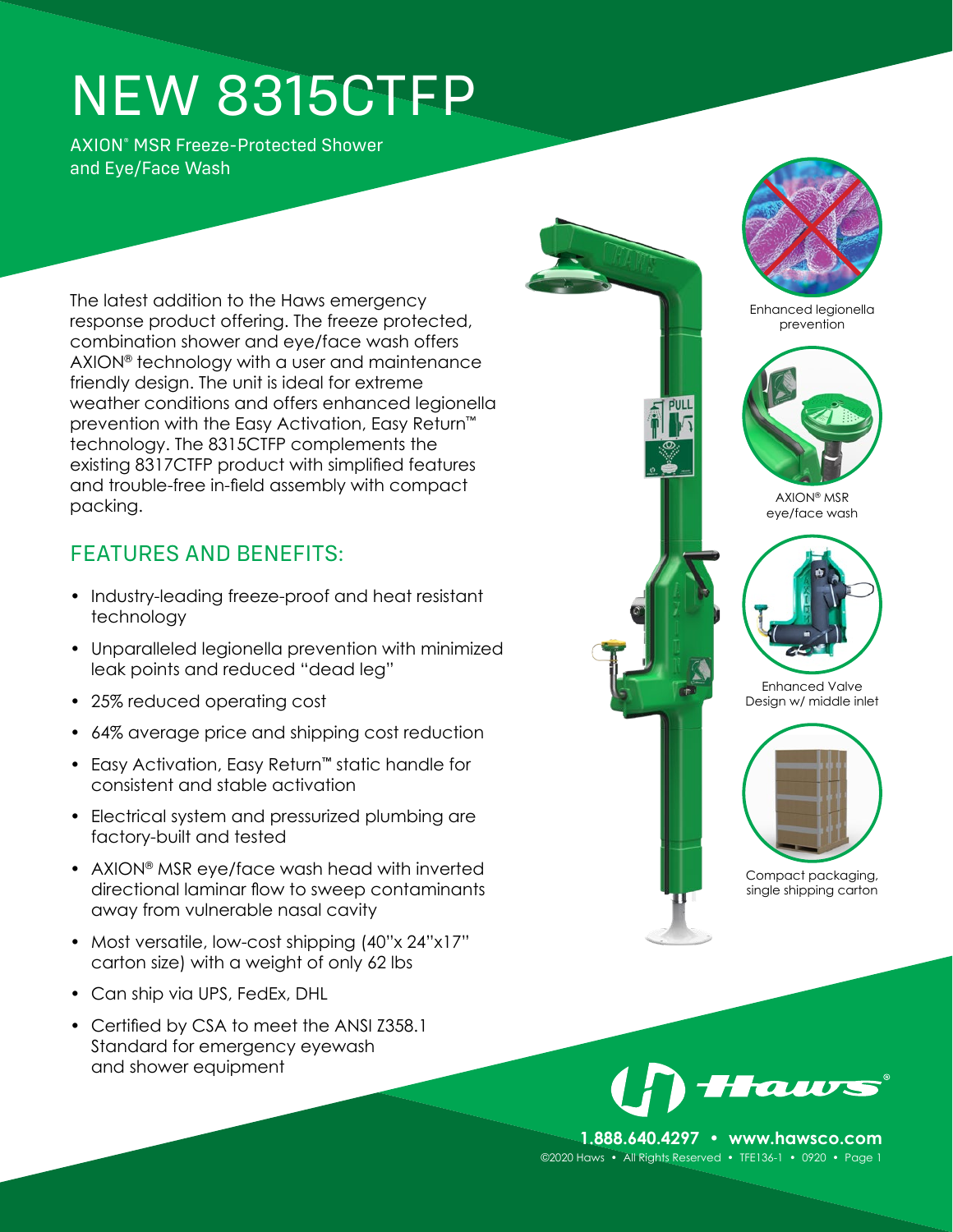## 8315CTFP PRODUCT OPTIONS

#### NUMEROUS OPTIONS AVAILABLE TO ADD Basic layout is configurable to accept a variety of

accessories to suit each specific installation.



#### **SP158.15 Freeze Valve:**

• Standard SP158B valve with necessary plumbing



**SP145 Drench Hose:**

- Standard ball valve handle
- Hose clips to itself



**SP121 Recirc Piping:**

• Also used to mount both a drench hose and a freeze valve, etc.



#### **SP157.15 Scald Valve:**

- SP157A valve
- Hidden under jacket
- Ties into existing drain tubing



#### **SP121 Recirc Piping:**

• Used to recirculate water through the system



### **SP220 Foot Treadle:**

• Standard foot treadle



**1.888.640.4297 • www.hawsco.com** ©2020 Haws • All Rights Reserved • TFE136-1 • 0920 • Page 2